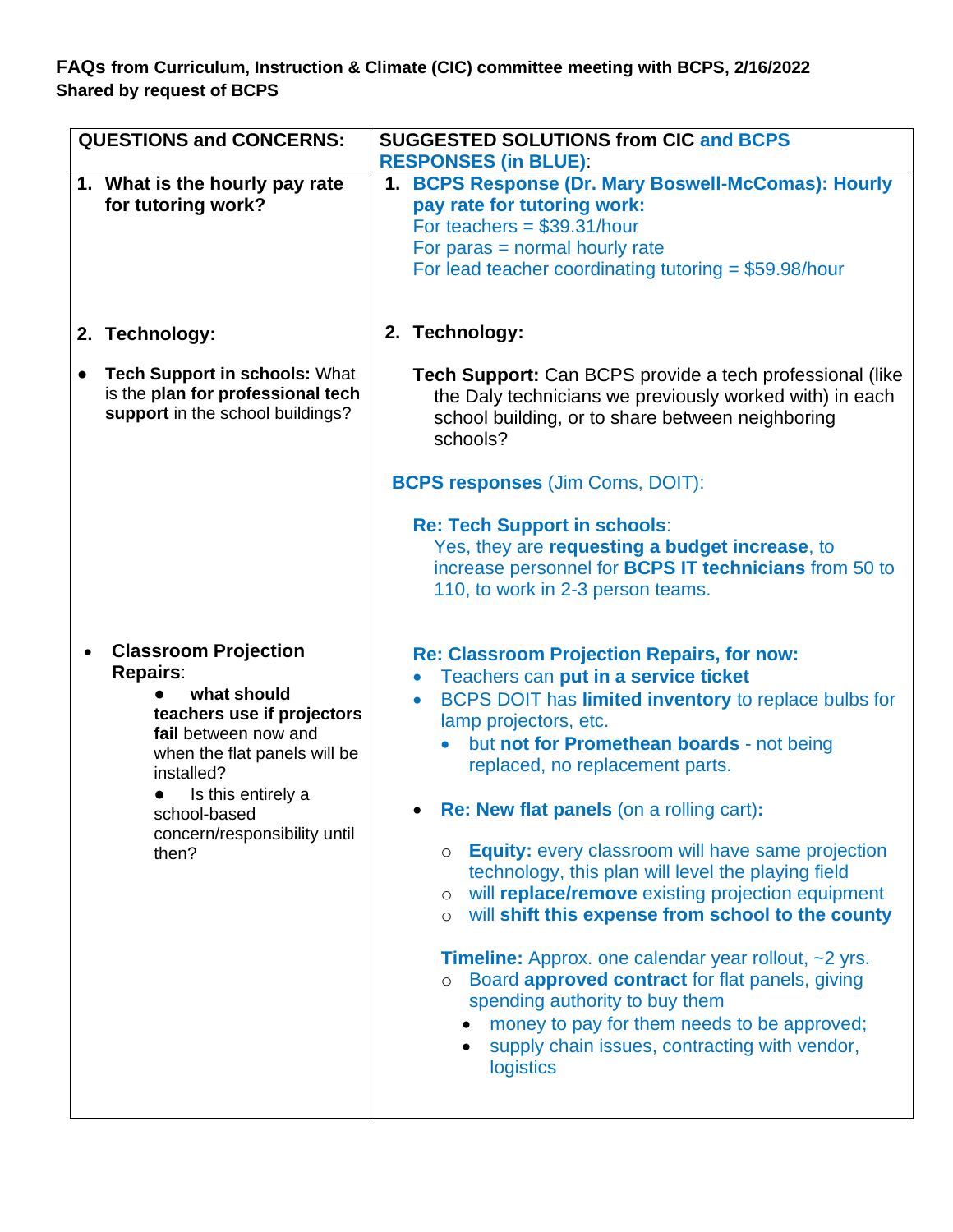| <b>QUESTIONS and CONCERNS:</b>                         | <b>SUGGESTED SOLUTIONS from CIC and BCPS</b>                                                                          |
|--------------------------------------------------------|-----------------------------------------------------------------------------------------------------------------------|
|                                                        | <b>RESPONSES (in BLUE):</b>                                                                                           |
| <b>Elementary Technology</b><br>$\bullet$              | re: Elementary Tech special class (Dr. Holmes):                                                                       |
| Skills class (a 5 <sup>th</sup> special):              |                                                                                                                       |
| • Elementary students need                             | How: in order to add the course:                                                                                      |
| focused, intentional                                   | BCPS would have to request to add position to<br>$\bullet$                                                            |
| technology skills training                             | budget, for teaching technology skills in elementary -                                                                |
| • Students at all levels                               | at this point, it would be for FY 2024;                                                                               |
| struggle with typing, saving                           | Suggestions, work-arounds, solutions for the<br>$\bullet$<br>interim:                                                 |
| and organizing files, online<br>security issues, basic | o Library/media and para-professionals within the                                                                     |
| trouble-shooting,                                      | school; after-school tutoring, computer app club or                                                                   |
| understanding expectations                             | class                                                                                                                 |
| for academic honesty with                              | o Send home messages/resources in Parent                                                                              |
| online content, etc.                                   | <b>University?</b>                                                                                                    |
| Equity issue: huge                                     | Additional CIC suggestion: Can BCPS provide<br>$\circ$                                                                |
| disparities in students'                               | guidance, basic tech user directions, trouble-                                                                        |
| ability to use technology                              | shooting guides, that are age-appropriate? need                                                                       |
| • Elementary students used                             | centralized place to access trouble-shooting and                                                                      |
| to have tech ed special                                | tech instruction resources for students K-12                                                                          |
| class (a fifth special), and it                        |                                                                                                                       |
| made elementary                                        |                                                                                                                       |
| scheduling easier.                                     |                                                                                                                       |
|                                                        |                                                                                                                       |
| <b>Schoology Glitches and</b>                          | <b>Re: Schoology Glitches and Issues:</b>                                                                             |
| <b>Issues:</b>                                         |                                                                                                                       |
| <b>Student completion</b>                              | Teachers, put in Schoology support ticket to BCPS<br>$\bullet$                                                        |
| settings/rules in posted                               | tech support                                                                                                          |
| lessons: they do not work,                             | Performance Matters: email your questions to<br>$\bullet$                                                             |
| frequent glitches, lesson and                          | performancematters@bcps.org                                                                                           |
| Schoology freeze up                                    |                                                                                                                       |
|                                                        |                                                                                                                       |
|                                                        |                                                                                                                       |
| <b>Messaging in Schoology:</b>                         |                                                                                                                       |
| Not user-friendly, not                                 | Re: Messaging: Can Schoology improve the functionality<br>$\bullet$                                                   |
| searchable                                             | of messaging in their platform?                                                                                       |
|                                                        | <b>Jim Corns:</b> Will pass along this feedback to Schoology;<br>Teachers, provide feedback directly to Schoology (in |
|                                                        | $\circ$<br>the platform); if they receive lots of comment, Schoology                                                  |
|                                                        | will probably take notice.                                                                                            |
|                                                        | In the meantime: every high school student has (limited)<br>$\circ$                                                   |
|                                                        | access to Outlook; when they get messages in                                                                          |
|                                                        | Schoology, it shows up in Outlook. Teachers can use                                                                   |
|                                                        | Outlook to sort and search, better design.                                                                            |
|                                                        |                                                                                                                       |
|                                                        |                                                                                                                       |
|                                                        |                                                                                                                       |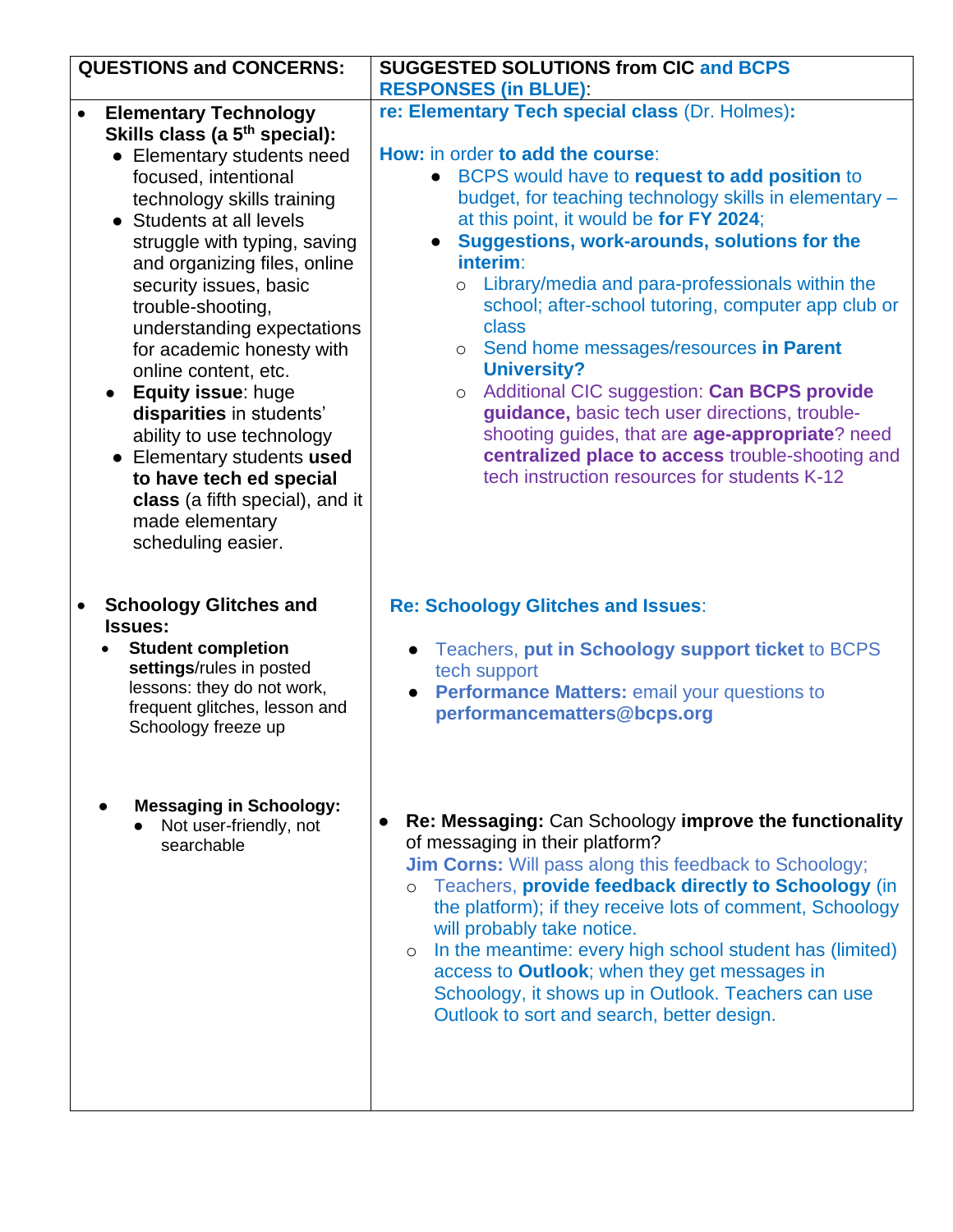| <b>SUGGESTED SOLUTIONS from CIC and BCPS</b>                                                                                                                                                                                                                                                                                                                                                                                                                                                                                                                                                                                                                  |
|---------------------------------------------------------------------------------------------------------------------------------------------------------------------------------------------------------------------------------------------------------------------------------------------------------------------------------------------------------------------------------------------------------------------------------------------------------------------------------------------------------------------------------------------------------------------------------------------------------------------------------------------------------------|
| <b>RESPONSES (in BLUE):</b>                                                                                                                                                                                                                                                                                                                                                                                                                                                                                                                                                                                                                                   |
| Re: Screen-monitor/control software:<br>Next year, high schools will also have Go Guardian, which<br>is Chromebook-centric; with each Chromebook, BCPS<br>buys a license for Go Guardian                                                                                                                                                                                                                                                                                                                                                                                                                                                                      |
| 3. Re: Substitute Crisis:<br>• Dr. Holmes: he has inquired with Homer McCall about<br>the details of the hiring/onboarding process;                                                                                                                                                                                                                                                                                                                                                                                                                                                                                                                           |
| <b>FYI:</b> For retired employees in the State of Maryland<br>$\blacksquare$<br>system, there's a 45-day waiting period required<br>between retirement and working again, especially<br>within the same district                                                                                                                                                                                                                                                                                                                                                                                                                                              |
| 4. Re: Required Faculty Meetings:                                                                                                                                                                                                                                                                                                                                                                                                                                                                                                                                                                                                                             |
| Can BCPS please suggest this to principals: Have one<br>Monday each month without a required school-wide<br>meeting in all schools, in the interest of educator morale<br>and retention<br>Dr. Holmes: TABCO needs to check with Dr. Zarchin<br>for interpretation of contract language around<br>faculty meeting "requirement" - it is not clear as is;<br>In the meantime, suggests we take this up with<br>$\bullet$<br>faculty/ed council at school level;<br>Next year the entire Master Agreement will be<br>$\bullet$<br>revised and up for negotiation; there will be a<br>survey for all members in May this year $-$ be sure to<br>raise this issue |
|                                                                                                                                                                                                                                                                                                                                                                                                                                                                                                                                                                                                                                                               |